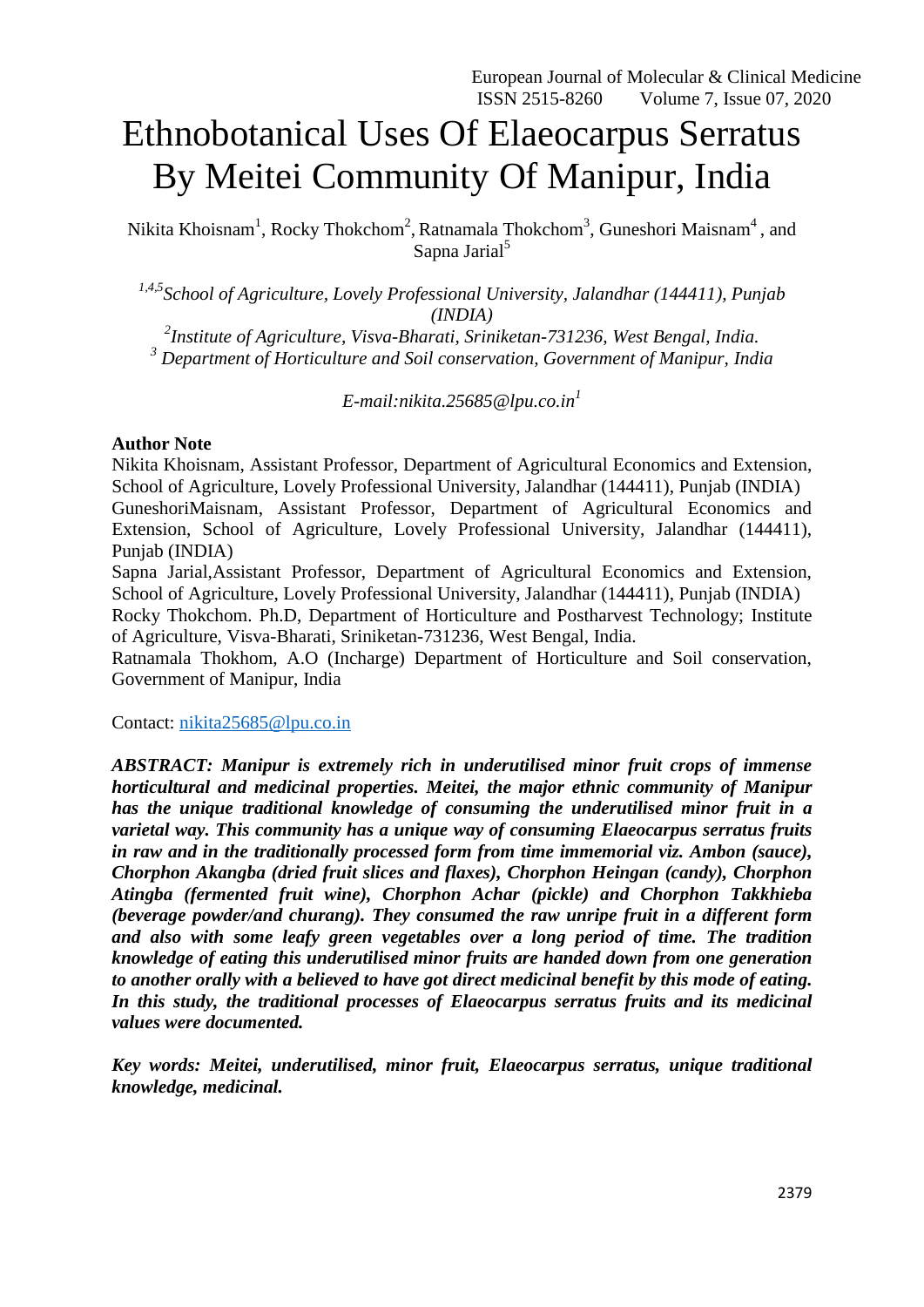## **1. INTRODUCTION**

In India, Manipur is extremely rich in underutilised minor fruit crops of immense medicinal properties<sup>16</sup> and most of them are found in the Tarai region in the foothills of Himalayas and the North-Eastern region. *Meitei* is the majority ethnic group of Manipur with a long history of preserving their rich heritage<sup>2</sup>. In Manipur, the community is restricted mainly in six valley districts of the state. The community has the traditional knowledge of eating minor and underutilized plant as medicine from time immemorial<sup>15</sup>. The people living in the rural and hilly area have the advantage of long lifespan and healthy as compared to those living in big cities and towns, which may be attributed to the local vegetables and fruits having medicinal properties and consumed by the people here<sup>16</sup>. The protective foods are being searched in these novel crops are now viewed with greater emphasis than in the past in recognition of their role in fulfilling the nutritional security. These novel crops will also help rural sectors in mitigating the malnutrition and hence enabling them a quality life<sup>20</sup> and also have a significant role in domestic market and for their export<sup>19</sup> to improve their livelihood. In, North-east India, especially in Manipur limited efforts has been made to explore the ethnobotanical uses of minor and underutilized fruit crops<sup>9</sup>. However, Singh and his coworkers reported 39 plants belonging to 29 genera and 23 families of underutilized fruit crops consumed for medicinal purposes<sup>16</sup>.

For centuries, ethnobotanical knowledge of underutilised minor fruit crops were practiced but its credentials started very lately. Most of this documentation was mostly based on the record or listing of species plant parts used and its uses<sup>1, 8, 14, 15, 16</sup>. Rathore reported availability of insufficient information on the nutritive value of wild underutilised minor fruit crops in India<sup>12</sup>. The uses of the species wise and its detailed information is necessary to explore its spread out uses not only its medicinal values but also from horticultural aspects as well as religious and cultural importance. In the present study, the in depth ethnobotanical uses of *Elaeocarpus serratus* by *Meitei* community are given.

*Elaeocarpus serratus* belongs to Elaeocarpaceae family usually evergreen having spread canopy with small to medium size of tree (10-12 m). Leaves are obovate oval, acute at the base and obtuse-rounded apex, margin have shallowly crenate serrate with incisions dents; at the lower face pale olive green or drying brown in colour. Before senescence the leaves turn red. Flowers are usually 4-8 cm long, racemes axils from past and present leaves are slightly shorter, pedicels as sepals are long, 4-6 mm sepals, and acute, lanceolate, finepilose or glabrous, petals are white in colour with 5-6 mm having a broad cuneate base, 25-35 filaments. Fruit are found as drupe, 3-4 cm long, have bluntly pointed ovoid, dull, smooth, greenish yellow colour, pulp are usually light to dark green in colour, copious acid, edible; stone ovoid oblong in shape, thick and bony, strongly tubercle, one celled, one seeded. Species is indigenous to Sri Lanka $<sup>6</sup>$  and distributed wild in the Indo-Malaysian region.</sup>

# **2. METHODOLOGY**

The present investigation was carried out in association with 'The Department of Horticulture and Soil Conservation, Manipur' with 'Institute of Agriculture, Visva-Bharati, Sriniketan, West Benagal' in 5 Districts of Manipur namely Imphal East, Imphal West, Bishunupur, Thoubal and Kakching. At least twenty respondents each from the Districts were studied. Thus, in total 100 respondents were selected. 'Questionnaire' were made, and information was collected through 'Random Sampling' during several fieldworks between 2016-2017 on the traditional horticultural and medicinal uses of *Elaeocarpus serratus* by the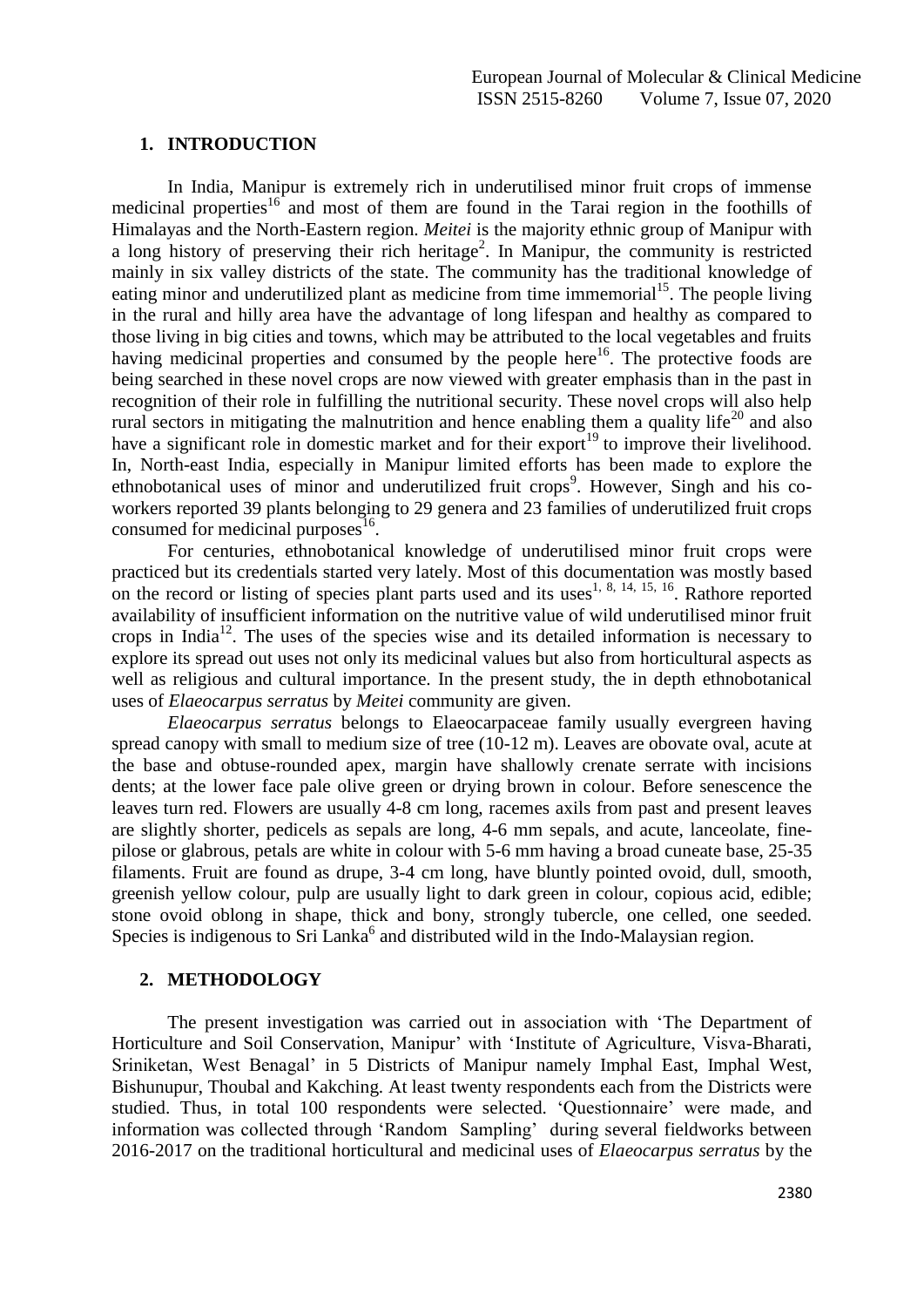community of *Meitei*. The information were collected from the local people of the study area and analysis of the data were done and documented.

# **3. RESULTS**

From the extensive field survey and interviewing the respondents of the study areas, it was revealed that *Elaeocarpus serratus* was found to be the most important underutilised minor fruit crops which were used by *Meitei* community due to its abundant availability and its easy uses. It is generally cultivated and widely grown naturally. *Elaeocarpus serratus* is known as *Chorphon* in *Meiteilon*, the language of *Meitei* community. The different parts of the plant were found to be consumed raw or processed and also used as traditional medicine, and can be prepared by following different techniques. The results obtained after analysis of data on the preference of processed products of *Elaeocarpus serratus (Chorphon)* are shown below:

| <b>Processed</b>      | <b>Imphal</b>        |              | <b>Imphal</b>        |           | <b>Bishnupur</b> |           | <b>Thoubal</b> |              | <b>Kakching</b> |              | <b>Total</b>                  |                |
|-----------------------|----------------------|--------------|----------------------|-----------|------------------|-----------|----------------|--------------|-----------------|--------------|-------------------------------|----------------|
| <b>Product</b>        | East<br>$(n=$<br>20) |              | West<br>$(n=$<br>20) |           | $(n=20)$         |           | $(n=20)$       |              | $(n=20)$        |              | <b>Districts</b><br>$(N=100)$ |                |
|                       |                      |              |                      |           |                  |           |                |              |                 |              |                               |                |
|                       | F                    | $\mathbf{P}$ | $\mathbf{F}$         | ${\bf P}$ | F                | ${\bf P}$ | F              | $\mathbf{P}$ | F               | $\mathbf{P}$ | F                             | ${\bf P}$      |
| Ambon                 | 1                    | 5            | $\theta$             | $\theta$  | $\overline{2}$   | 10        | $\overline{0}$ | $\theta$     | 1               | 5            | $\overline{4}$                | $\overline{4}$ |
| Chorphon<br>Akangba   | 5                    | 25           | $\overline{4}$       | 20        | $\overline{4}$   | 20        | 3              | 15           | 6               | 30           | 22                            | 22             |
| Chorphon<br>Heingan   | $\mathbf{1}$         | 5            | 3                    | 15        | 1                | 5         | $\overline{2}$ | 10           | 3               | 15           | 10                            | 10             |
| Chorphon<br>Atingba   | $\overline{2}$       | 10           | $\overline{4}$       | 20        | 8                | 40        | $\overline{4}$ | 20           | $\overline{4}$  | 20           | 22                            | 22             |
| Chorphon<br>Achar     | 7                    | 35           | 6                    | 30        | $\overline{4}$   | 20        | 8              | 40           | 5               | 25           | 30                            | 30             |
| Chorphon<br>Takkhieba | $\overline{4}$       | 20           | 3                    | 15        | $\mathbf{1}$     | 5         | 3              | 15           | 1               | 5            | 12                            | 12             |
| <b>Total</b>          | 20                   | 100          | 20                   | 100       | 20               | 100       | 20             | <b>100</b>   | 20              | 100          | 100                           | 100            |

| Table.1: Preference of consuming the processed product of <i>Elaeocarpus serratus (Chorphon)</i> |
|--------------------------------------------------------------------------------------------------|
| among the Districts of Manipur.                                                                  |

\*F= Frequency, P= Percentage

As observed from the table1, it was depicted that majority of the respondents from (35%) Imphal East, (30%) Imphal West and (40%) Thoubal had preferred Chorphon Achar, whereas in (40%) Bishnupur preferred Chorphon Atingba and (30%) Kakching preferred Chorphon Akangba. When taking all the Districts together it was found that majority of the respondents preferred Chorphon Achar (30%) which was followed by Chorphon Akangba and Chorphon Atingba (22%).

## **Traditional horticultural processed product**  *Ambon*

Green unripe horticultural mature fruits were used to prepare the traditional *'Ambon'* or sauce.

**Procedure**: Green unripe horticultural mature fruits free from disease and bruises were plucked and wash it thoroughly in clean running water and then keep it for a while for air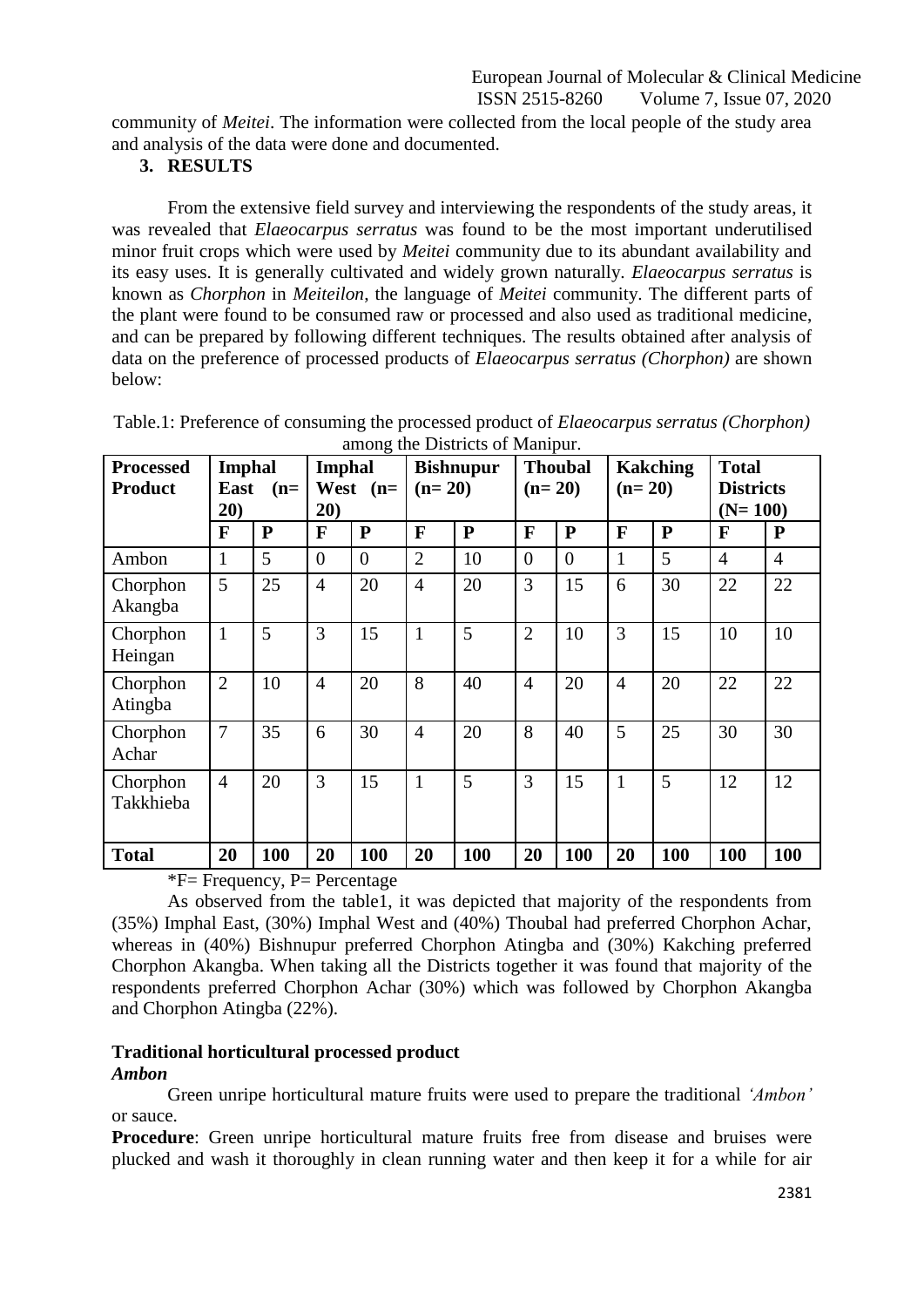drying on a clean banana leaf. Further, the fruits were either cut into few slices or boiled as a whole in an earthen pot until it attains smooth texture. Salt, sugar and chilli powder were added in the crushed cooked fruit and cooked further for some minutes and the '*Ambon*' is prepared. It is traditionally prepared and served in big feast like '*Usop*', *Chakouba*, etc. It is oil free and enhanced the digestion process after the heavy meal and keeps our digestive system healthy.

# *Chorphon Akangba*

It is traditionally prepared dry fruit slice or flakes.

**Procedure**: Unripe fruit slices or flakes are well mixed with salt and sundried on the banana leaf on '*Phoura* or *Yangkok',* a large flat bamboo craft for drying purpose. In bright sunlight, it takes around 4 to 5 days to get the desirable dry stage for consumption. This dried product improved digestion if taken after the meal.

## *Chorphon Heingan*

It is a traditionally prepared fruit candy.

**Procedure**: Fruit slices were steamed in earthen pot for 10 to 15 minutes. After steaming the steamed fruits was allowed to cool down to normal temperature and the slices were separated. The slices were exposed to open air under the shade on the banana leaf on '*Phoura* or *Yangkok'* for whole night. This was followed by dipped treated in hot sugar syrup for about 2 days (osmotic dehydration process). The process was facilitated with stirring at regular interval. After this, the draining off of the syrup was done for several hours before consumption. Consumption of it strengthens the digestive system and regulates the bowel movement.

## *Chorphon Atingba*

It is a traditionally prepared fermented fruit wine.

**Procedure**: Mature unripe or ripe fruits can be used for wine preparation. An earthen pot of about 15 to 20 litre capacity is required for the preparation of wine. Nowadays instead of aluminium pots earthen pot has taken its place. First, thoroughly washed 5 to 6 kg of *Elaeocarpus serratus* and put into the earthen pot for cooking. Then the cooked fruit is to be spread over a *Phoura* or *Yangkok* for suitable cooling set it aside in dim light; then mixed up the fruit with *Hamei* (Fig.1) @ 40-50 gm/1 kg of fruit. The two components should be mixed thoroughly and kept it for fermentation process. Then pour the mixture inside the earthen pot which was earlier cleaned then and dried under fire. The earthen pot has to been kept in the sunlight for about 3-4 days during summer with its mouth covered with a clean cloth. In case of preparation during winter time, the mixture has to be fitted or pour in a basket made of bamboo then wrapped with the leaves of Teak (*Tectona grandis* L. f.) or *Ficus hispida* Linn. or Banana (*Musa paradisiaca* Linn.) or Giant taro (*Alocasia indica* Schoot.), etc internally then baked under direct sunlight for about 5-6 days after the mouth is fully covered with a clean gunny bag or coarse cloth and leave it for fermentation. During this process of fermentation, three stages of taste have to be checked i.e alkaline taste then sweet taste and bitter taste for about two days comprehensive during the entire period of fermentation. Finally, the sweet and the bitter ones are filtered and is known as '*Chorphon Atingba'*. Low nourishment of foods, loss of appetite, etc. can be regulated by consuming this drink ('*Chorphon Atingba'*) before the meal.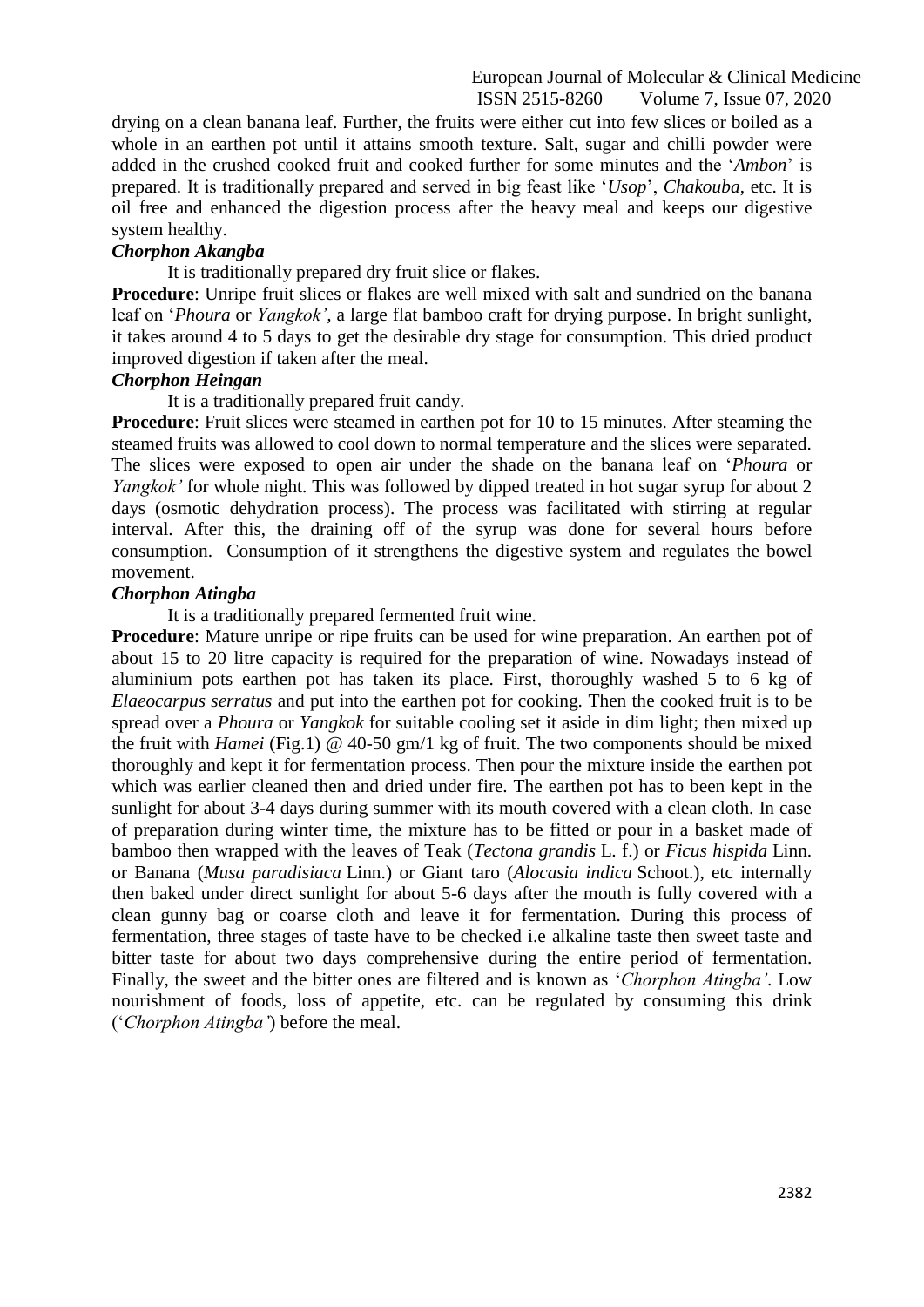**Improperly husked rice** Soaked in water for 30 minutes and spread/dried for 15 minutes to remove the excess water Crushed to powder (1 kg) Mixed thoroughly  $\leftarrow$  Powdered dried bark (0.25 kg) of Yangli (Albizia myriphylla) Form paste by adding 1:1 boiled water Round cake formation Spread on bamboo basket with thick layer of hush and straw 2-3 days incubation (characteristics alcoholic smell) Spread over in open air for drying  $\perp$ Hamei

Fig.1 - Flow chart for *Hamei* preparation<sup>7</sup>.

#### *Chorphon Achar*

It is a traditional raw fruit pickling and preserved in spicy mustard oil.

**Procedure:** Fruit slices are first treated with *Meitei Thum* (Traditionally prepared salt plate.) and dried in '*Yangkok*' to extract moisture from the fruits. To the drained slices, a partially ground mixture of spices including mustard seeds, asafoetida, a slice of *Meitei Thum*, coriander seeds, cumin seeds, fenugreek seeds, turmeric powder and chilli powder were added and thoroughly mixed. The whole admixture is filled into a clean jar and covered with previously cooked and cooled mustard oil and covered the jar air tight. The jars were kept in sunlight every day for several hours up to about 2 to 3 weeks before consumption (ChitraMani & Kumar, P. (2020); Sharma, M., & Kumar, P. (2020); Chand, J., & Kumar, P. (2020); Naik, M., & Kumar, P. (2020); Kumar, P., & Naik, M. (2020); Kumar, P., & Dwivedi, P. (2020); Devi, P., & Kumar, P. (2020); Kumari, P., & Kumar, P. (2020); Kaur, S., & Kumar, P. (2020); Devi, P., & Kumar, P. (2020); Sharma, K., & Kumar, P. (2020); Kumar, S. B. P. (2020); Devi, P., & Kumar, P. (2020); Chand, J., & Kumar, P. (2020).

#### *Chorphon Takkhieba*

It is a traditionally prepared beverage powder/and *Churang*.

**Preparation:** Unripe fruit slices are spread on the banana leaf on '*Phoura* or *Yangkok'* and kept in bright sunlight for drying*.* In bright sunlight, it takes around 7 to 10 days for fully dried. The dried fruit slice is put in a wooden/stone mortar (*Shumban*) pounded with the help of a wooden mallet (*Shuk*) and thus the obtained powder mass is called '*Chorphon Takkhieba.'* This beverage powder/and *Churang* can be consumed directly or with water to improve appetite, to relief stomach disorder and chest pain. It has a long shelf life in this form and can be enjoyed in any season (Kumar, P. (2019); Kumar, D., Rameshwar, S. D., & Kumar, P. (2019); Dey, S. R., & Kumar, P. (2019); Kumar et al. (2019); Dey, S. R., & Kumar, P. (2019); Kumar, P., & Pathak, S. (2018); Kumar, P., & Dwivedi, P. (2018); Kumar, P., & Pathak, S. (2018); Kumar et al.,2018; Kumar, P., & Hemantaranjan, A. (2017); Dwivedi, P., & Prasann, K. (2016). Kumar, P. (2014); Kumar, P. (2013); Kumar et al. (2013); Prasann, K. (2012); Kumar et al. (2011); Kumar et al. (2014).

# **Traditional methods of raw consumption**

*With salt and dry chilli flakes*.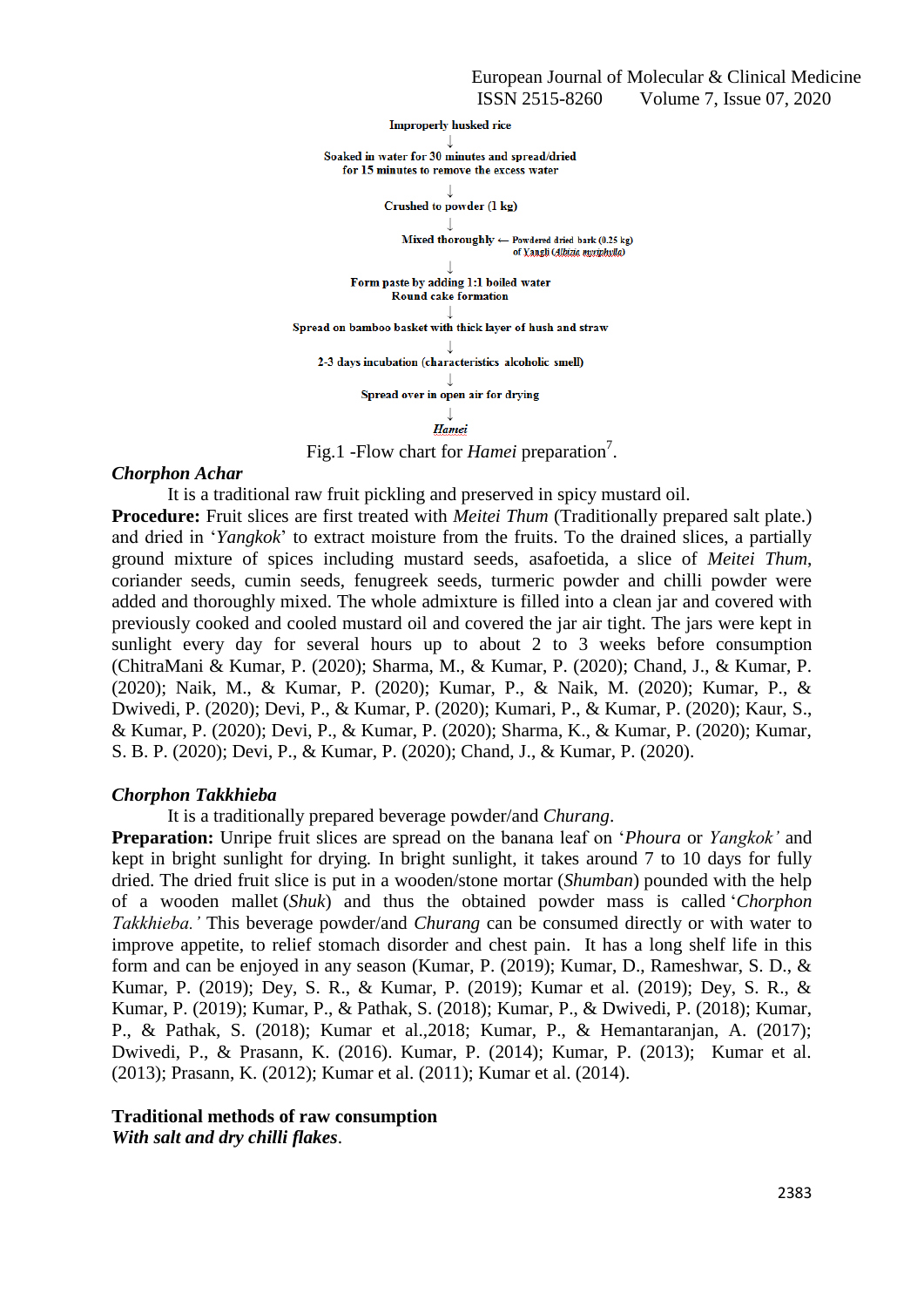*Meitei* community of all ages and sexes are very fond of consuming raw *Elaeocarpus serratus* fruits and young tender leaves from the time immemorial. Unripe fruits are consumed with salt and dry chilli flakes after heavy lunch. It is believed to improve the digestion process. Many were reported to consume it by wrapping it with salt and chilli flakes in mature mustard leaves. Mustard leaf improved the taste as well as it avoids the sensitiveness of teeth while consuming sour acidic *Elaeocarpus serratus* fruit*.* The astringent fruits are used in the treatment of dysentery and diarrhoea.

## *Chorphon Asuba*.

It is a way of consuming of unripe, tide firmness, raw fruit flesh by pounding it with salt and chilli flakes in small wooden/stone mortar (*Thuksu*) with a wooden mallet (*Khon*).

The respondents were asked about their preference on consuming the raw product of *Elaeocarpus serratus (Chorphon)* among the different Districts and the results thus obtained are depicted in the table 2 below:

Table.2: Preference of consuming the raw product of *Elaeocarpus serratus (Chorphon)*  among the Districts of Manipur.

| Raw<br><b>Consumption</b>                | Imphal<br>East $(n=$<br>20) |              | Imphal<br>West $(n=$<br>20) |     | <b>Bishnupur</b><br>$(n=20)$ |              | <b>Thoubal</b><br>$(n=20)$ |     | <b>Kakching</b><br>$(n=20)$ |             | <b>Total</b><br><b>Districts</b><br>$(N=100)$ |     |
|------------------------------------------|-----------------------------|--------------|-----------------------------|-----|------------------------------|--------------|----------------------------|-----|-----------------------------|-------------|-----------------------------------------------|-----|
|                                          | F                           | $\mathbf{P}$ | F                           | P   | $\mathbf{F}$                 | $\mathbf{P}$ | F                          | P   | F                           | $\mathbf P$ | $\mathbf{F}$                                  | P   |
| With<br>salt<br>and<br>dry chilli flakes | 12                          | 60           | 9                           | 45  | $\overline{7}$               | 35           | 15                         | 75  | $\overline{A}$              | 20          | 47                                            | 47  |
| Chorphon<br>Asuba                        | 8                           | 40           | 11                          | 55  | 13                           | 65           | 5                          | 25  | 16                          | 80          | 53                                            | 53  |
| <b>Total</b>                             | 20                          | 100          | 20                          | 100 | 20                           | 100          | 20                         | 100 | 20                          | 100         | 100                                           | 100 |

# $*F$ = Frequency, P = Percentage

From the above result, it can be concluded that majority of the respondents preferred to consume raw Chorphon in the form of Chorphon Asuba.

# **Other Uses**

Tender young leaves are used in curries to enhance taste and boost digestion. For the treatment of diarrhoea and dysentery this fruits are locally prescribed. The leaves are used as an antidote to poison.

#### **4. DISCUSSION**

Manipur is extremely rich in underutilised minor fruit crops of immense medicinal properties<sup>16</sup>. Underutilised minor fruit crops hold immense promise and required to be  $\alpha$ acknowledged and exploited for their potential importance<sup>5</sup>. By adding value addition to the underutilised fruits it increases not only the demand of local marketing but its export<sup>19</sup>. In India, from the various research works<sup>1, 10, 13, 16, 18</sup> it can be observed that the uses, consumption, processing, utilization for medicinal value of underutilised minor fruit crop differs in different community and places. Our *Meitei*, community also has the unique traditional knowledge of consuming this fruit crop in a varietal way. Perusal of present survey indicates the way of consuming and utilisation of *Elaeocarpus serratus* by *Meitei*  community. Traditional knowledge of these fruit crops has the prospective of transforming into commercial opportunity, providing practical leads for development of the products and its processes form in horticulture. The traditional knowledge of consuming and processing of this fruit crop was transferred from one generation to another orally. Oral tradition gets disorder and threatens the loss of valuable information about many specific plants due to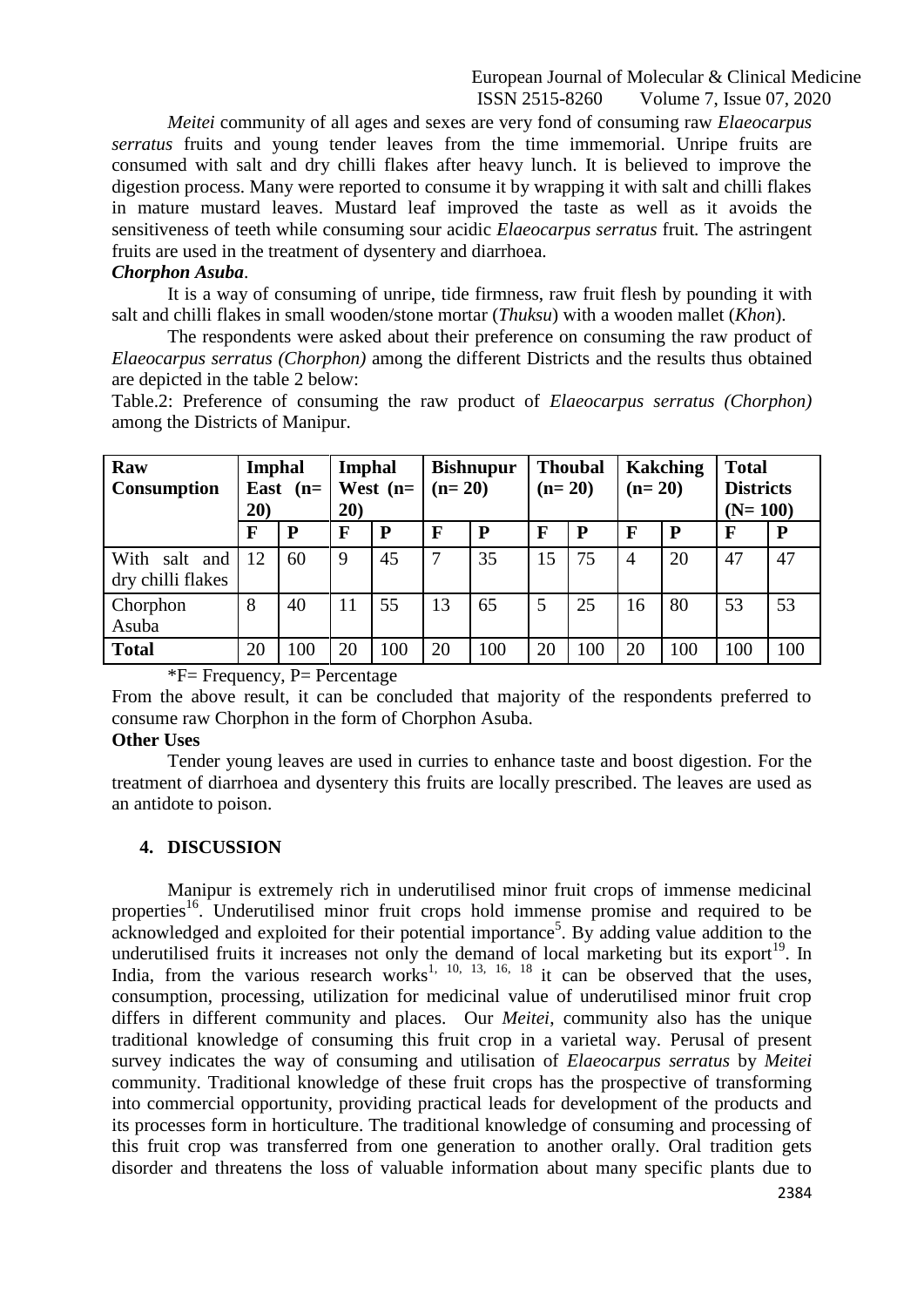deterioration of many languages in tropics and sub-tropics. Ethnobotany is one of the important scientific studies of a regional plant and its practical uses through its local culture and people traditional knowledge<sup>4</sup>. Preservation of the traditional knowledge by documentation is the great challenges of a rich heritage community. This preservation is of immense importance in future research as well as it become a medium of introducing a community to the whole world. Therefore, it is vital to document the folk knowledge of this minor fruit crop for its optimum utilization and conservation. In the present study we give importance in the detailed ethnobotanical study on *Elaeocarpus serratus* mainly focusing on is consumption and horticultural processing. Rather than of listing various plant species without any specific information in the society, it's more important to know more specifically about a particular plant species of the local region. Specific study about particular individual species will be helpful for the researchers and extension workers to identify threats and its conservation status of many endangered and rare plant species. In recent years people are already taking keen interest on traditional medicine especially based on underutilised minor fruit plants. *Elaeocarpus serratus* is a unique plant species which is of immense importance in terms of horticultural, medicinal and cultural values. It has some potential in the treatment of AIDS, diabetes and cancer<sup>3</sup>. The fruit juice can help in increasing the appetite in patients by stimulating secretion from the taste buds<sup>17</sup>. Fruits contain rich amount of plant acids and  $t$ annin. The bark of this plant is used in treating hemorrhages, ulcers and biliousness<sup>11</sup>. Various species of Elaeocarpus have also been broadly studied because of their diverse pharmacological performance like analgesic, anti-inflammatory, antimicrobial, antifungal, anti-diabetic, anti-oxidative, antiviral, antitumor, antihypertensive, anti-anxiety and antidepressant activities<sup>3</sup>. The present surveys provide a sense of pride among the *Meitei* community to treasure and safeguard their traditional horticultural processing knowledge for future applications. Interactions between researchers and locals also brought about understanding among the *Meitei* community need to value and document their traditional knowledge before this practice of orally handing down their traditional knowledge is lost. Further, this survey may be a double-edged sword, as this survey helps in mutual sharing of knowledge, wherein the knowledge shared by the locals is complemented by sharing of various awareness tips for conservation and sustainable development from the researchers who interact with the local peoples. And also through local extension agents, promotion of the underutilized minor fruits species uses and health benefits awareness can be spread far and wide. Thus, making it commercial and increase their productivity for competing with other crops and to develop technologies suitable for specific processing purposes, development of products and storage of fresh and processed products from the concern authorities through the information collected.

# **REFERENCES**

- [1] Bandyopadhyay S & Mukherjee S K, Wild edible plants of Koch Bihar district, West Bengal, *Nat Prod Reliance*, 8(1) (2009) 64-72.
- [2] Census of India, Manipur Population Census data. Office of the Registrar General & Census Commissioner, India Ministry of Home Affairs, Government of India, New Delhi, 2011. [\(https://www.census2011.co.in/census/state/manipur.html\)](https://www.census2011.co.in/census/state/manipur.html)
- [3] Dahanayake N, Some underutilised fruit crops of Sri Lanka. *Int J Sci Res ,* 5(2) (2015) 1-7.
- [4] Hamilton A, Curriculum development in applied ethnobotany. In: *Curriculum development in applied ethnobotany*, edited by Shinwari Z K, Hamilton A & Khan A A from May 2 to 4, 2002 at Nathiagali, Abbotabad, WWF - Pakistan, 91–95.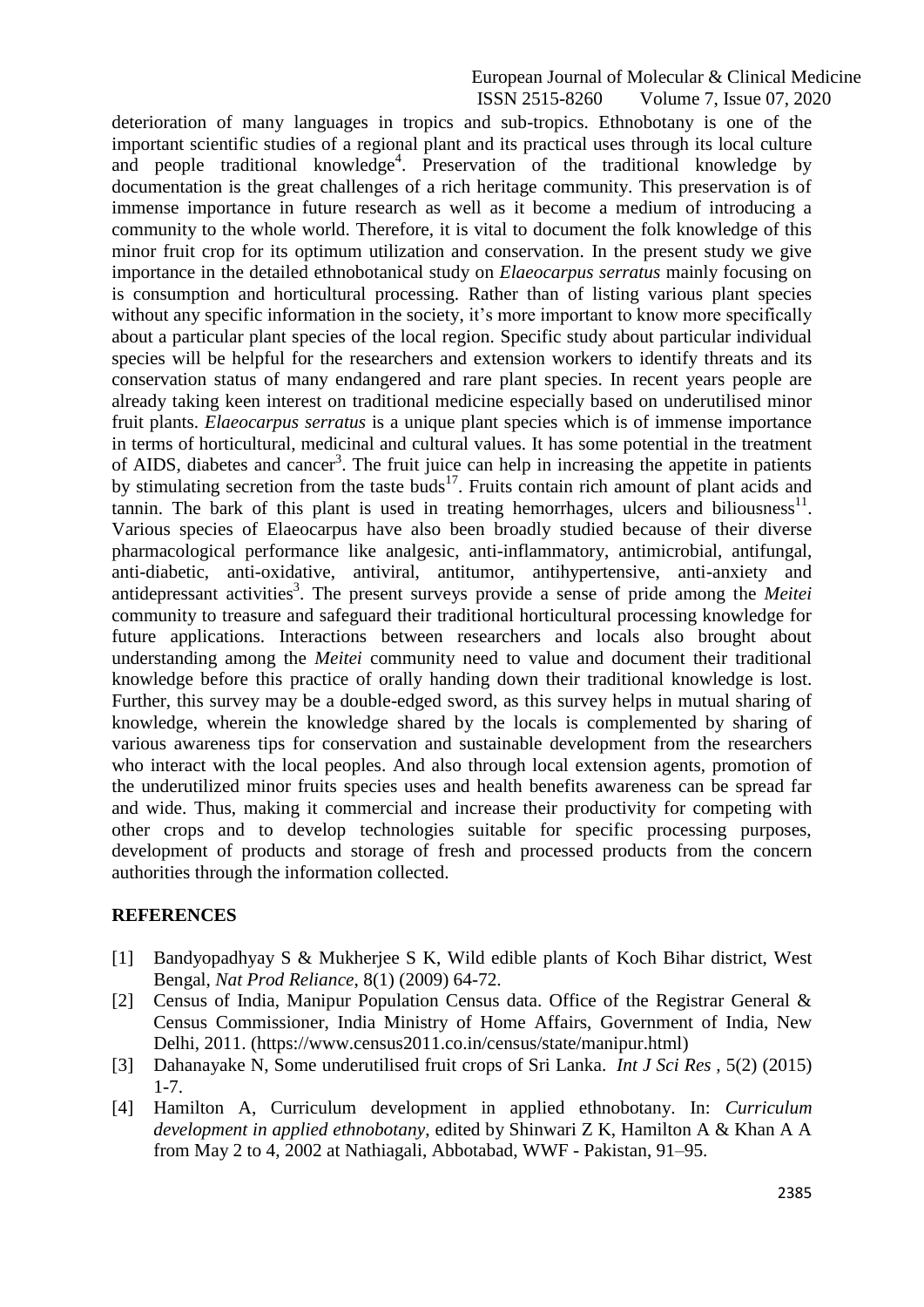- [5] Jallikop S H, *Taxonomy, growth habit and adaptability of some underutilised fruits. In*: National symposium on underutilised horticultural crops from June 8 to 9, 2006 at Indian Institute of Horticultural Research, Banglore. *Abstract: 4*.
- [6] Jayasuriya A H M & Rajapakse R M T, Plant genetic resources activities in Sri Lanka, In: *Sixth Meeting of South Asia Network on Plant Genetic Resources* (SANPGR), edited by Mal B, Mathur P N, Rao V R & Jayasuriya A H M, held at PGRC, Peradeniya, Sri Lanka, from December 9 to 11, 2002, (IPGRI South Asia Office, New Delhi, India), 2004, 22–38.
- [7] Jeyaram K, Singh T A, Romi W, Devi A R, Singh W M, Dayanidhi H, Singh N R & Tamang J P, Traditional alcoholic beverage, *Yu* of *Meitei* communities of Manipur, *Indian J Traditional Knowledge*, 8 (1) (2009) 115-121
- [8] Kikim A & Yadava P S, Phenology of tree species in subtropical forests of Manipur in north eastern India, *Trop Ecol,* 42 (2001) 269-276.
- [9] Kotoky R, Pathak M G & Kanjilal P B, Physiochemical characteristics of seed oils of some Litsea species found in the North-East India. *Nat Prod Reliance*, 6 (2007). 297- 300.
- [10] Kour S, Bakshi P, Sharma A, Wali, V K, Jasrotia A & Kumari S, Strategies on Conservation, Improvement and Utilization of Underutilized Fruit Crops, *Int J Curr Microbiol App Sci,* 7(03) (2018) 638-650.
- [11] Pullaiah T, *Encyclopedia of World Medicinal Plants* Vol.2, Regency Publication, New Delhi, 2006, 852-853.
- [12] Rathore D S, Overcoming malnutrition through non traditional fruits, *Indian Hort,* 45 (2001) 9-11.
- [13] Shiva B V, Bhargav & Nimbolkar P K, Under-Exploited and Nutritionally Rich Wild Fruits of Telangana, *Int J Curr Microbiol App Sci*, 6(6) (2017) 2682-2694.
- [14] Singh AV, An account of the indigenous plants used by the Meiteis of Manipur as food, *J Phytol Res*, 21(1) (2008) 33-40.
- [15] Singh H B, Singh R S, Sandhu J S, *Herbal medicine of Manipur*, A colour Encyclopedia, Daya publishing House, New Delhi, 2003.
- [16] Singh S R, Phurailatpam A K, Wangchu L, Ngangbam P & Chanu T M, Traditional medicinal knowledge of underutilized minor fruits as medicine in Manipur. *Int J Agric Res,* 4 (8) (2014) 241-247.
- [17] Sriti K, Manjari S K, & Kanti C C, Correlation between phytochemical screening, antibacterial and anthelmintic activities of *Elaeocarpus serratus, Int Res J Pharm,* 2(9) (2011) 133-136.
- [18] Srivastava A, Bishnoi S K & Sarkar P K, Value Addition in Minor Fruits of Eastern India: An Opportunity to Generate Rural Employment*,* In: *Fruits for Livelihood: Production Technology and Management Practices*, edited by Dutta A K & Mondal B, (Agrobios, Jodhpur, India), 2017, 395-417.
- [19] Srivastava R P & Sanjeev K, *Fruit and vegetable preservation principles and practices*, (International Book Distributing Co. Limited, Lucknow), 2002, 363-364.
- [20] Swaminathan M S, Enlarging the basis of food security, In: *The role of underutilized species.* International workshop held at the M. S. Swaminathan Research Foundation, Chennai, India, from February 17 to 19, 1999.
- [21] ChitraMani, P. K. (2020). Evaluation of antimony induced biochemical shift in mustard. Plant Archives, 20(2), 3493-3498.
- [22] Sharma, M., & Kumar, P. (2020). Biochemical alteration of mustard grown under tin contaminated soil. Plant Archives, 20(2), 3487-3492.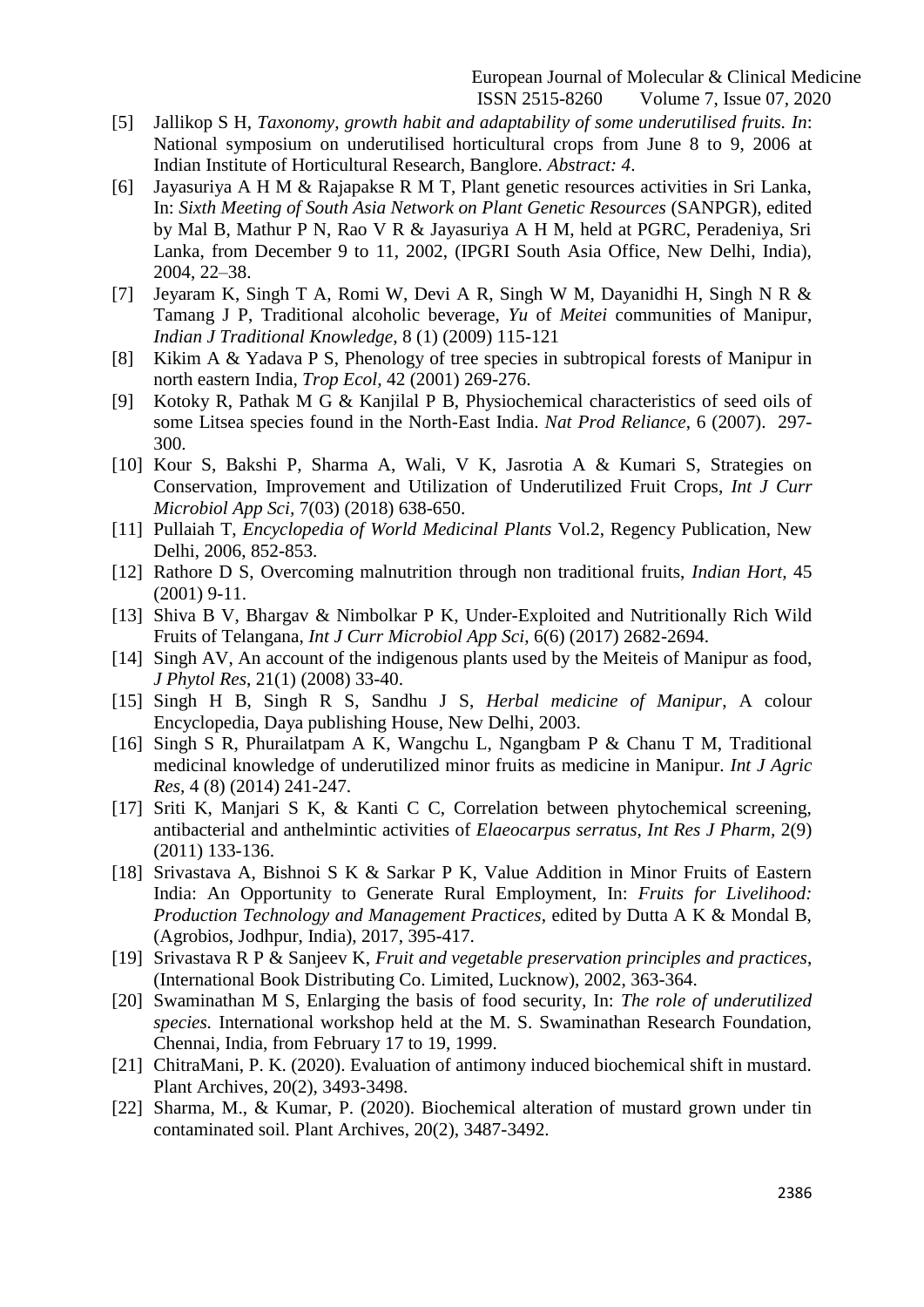- [23] Chand, J., & Kumar, P. (2020). Yield attribute shift of mustard grown under cadmium contaminated soil. Plant Archives, 20(2), 3518-3523.
- [24] Naik, M., & Kumar, P. (2020). Role of growth regulators and microbes for metal detoxification in plants and soil. Plant Archives, 20(2), 2820-2824.
- [25] Kumar, P., & Naik, M. (2020). Biotic symbiosis and plant growth regulators as a strategy against cadmium and lead stress in chickpea. Plant Archives, 20(2), 2495-2500.
- [26] Kumar, P., & Dwivedi, P. (2020). Lignin estimation in sorghum leaves grown under hazardous waste site. Plant Archives, 20(2), 2558-2561.
- [27] Devi, P., & Kumar, P. (2020). Concept and Application of Phytoremediation in the Fight of Heavy Metal Toxicity. Journal of Pharmaceutical Sciences and Research, 12(6), 795-804.
- [28] Kumari, P., & Kumar, P. (2020). Trichoderma fungus in mitigation of rhizosphere arsenic: with special reference to biochemical changes. Plant Archives, 20(2), 3512- 3517.
- [29] Kaur, S., & Kumar, P. (2020). Ameliorative effect of trichoderma, rhizobium and mycorrhiza on internodal length, leaf area and total soluble protein in mung bean (Vigna radiata [L.] R. Wilazek) under drought stress. Journal of Pharmacognosy and Phytochemistry, 9(4), 971-977.
- [30] Devi, P., & Kumar, P. (2020). Effect of bioremediation on internodal length and leaf area of maize plant cultivated in contaminated soil with chromium metal. Journal of Pharmacognosy and Phytochemistry, 9(4), 1408-1413.
- [31] Sharma, K., & Kumar, P. (2020). Mitigating the effect of biofertilizers on morphological and biochemical level in pearl millet grown under mercury toxicity. Journal of Pharmacognosy and Phytochemistry, 9(4), 955-961.
- [32] Kumar, S. B. P. (2020). Salinity stress, its physiological response and mitigating effects of microbial bio inoculants and organic compounds. Journal of Pharmacognosy and Phytochemistry, 9(4), 1397-1303.
- [33] Devi, P., & Kumar, P. (2020). Enhancement effect of biofertilizers on germination percentage and plant height in maize grown under chromium toxic soil. Journal of Pharmacognosy and Phytochemistry, 9(4), 702-707.
- [34] Chand, J., & Kumar, P. (2020). Biochemical shift of mustard grown under cadmium contaminated soil. Journal of Pharmacognosy and Phytochemistry, 9(3), 178-183.
- [35] Kumar, P. (2019). Evaluation Of Internodal Length And Node Number Of Pea Treated With Heavy Metal, Polyamines And Glomus. Journal of the Gujarat Research Society, 21(10s), 518-523.
- [36] Kumar, D., Rameshwar, S. D., & Kumar, P. (2019). Effect Of Intergated Application Of Inorganic And Organic Fertilizers On The Roots Of Chickpea. Plant Archives, 19(1), 857-860.
- [37] Dey, S. R., & Kumar, P. (2019). Analysis of Available Nitrogen of Wheat Cultivated Soil Treated with Organic and Inorganic Source of Fertilizers. Int. J. Curr. Microbiol. App. Sci, 8(8), 2986-2990.
- [38] Kumar, P., Siddique, A., Thakur, V., & Singh, M. (2019). Effect of putrescine and glomus on total reducing sugar in cadmium treated sorghum crop. Journal of Pharmacognosy and Phytochemistry, 8(2), 313-316.
- [39] Dey, S. R., & Kumar, P. (2019). Cadmium induced biochemical shift in maize. Journal of Pharmacognosy and Phytochemistry, 8(1), 2038-2045.
- [40] Kumar, P., & Pathak, S. (2018). Short-Term Response of Plants Grown under Heavy Metal Toxicity. Heavy Metals, 69.